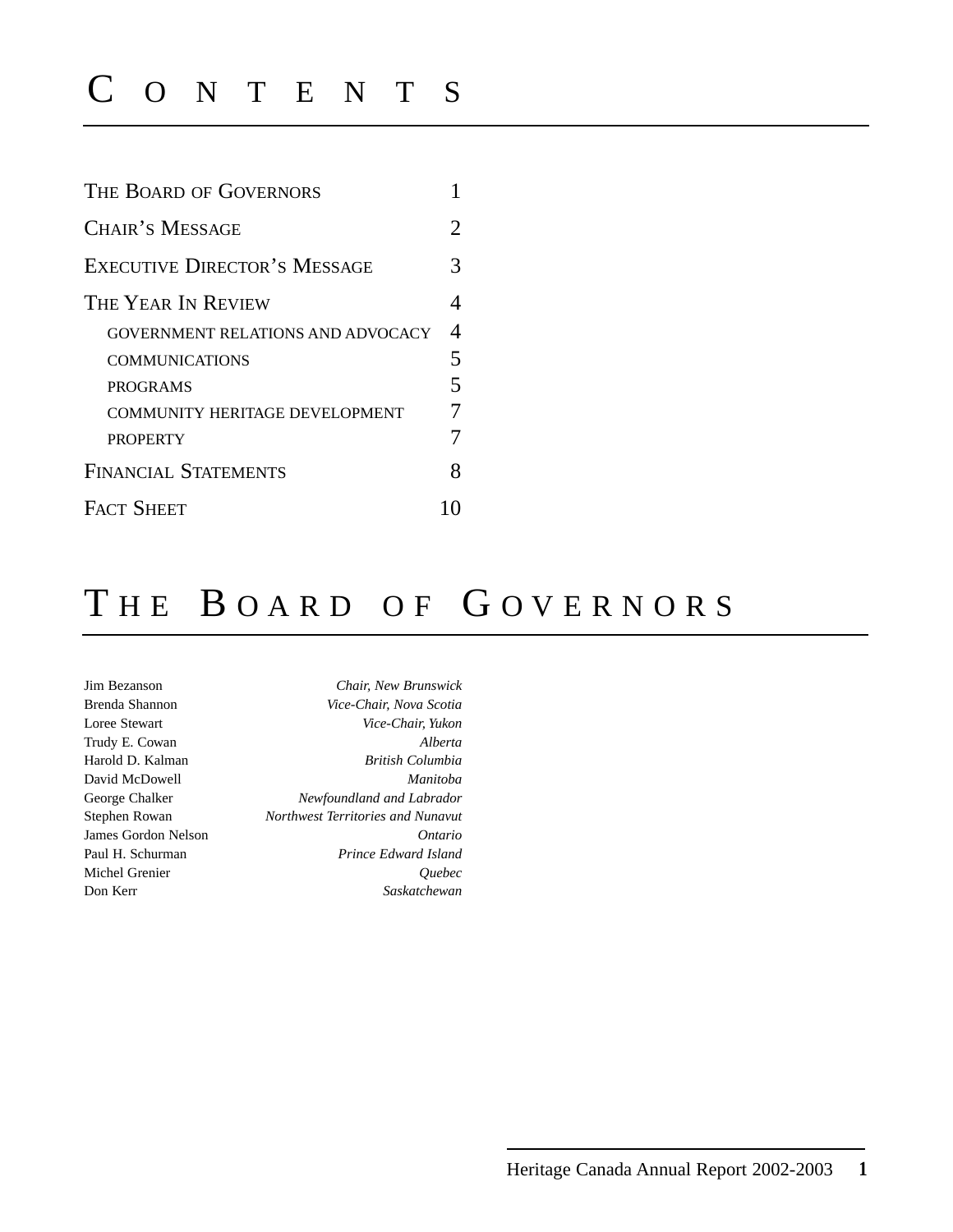

## **DEAR MEMBERS AND SUPPORTERS,**

It gives me great pleasure, after my first year as Chair, to report on the results of a busy year at the Heritage Canada Foundation. In keeping with healthy organizational practice, the Board of Governors embarked on a strategic planning process. Our goal is to ensure that programs and activities continue to meet our mission of promoting the preservation of the built heritage of Canada, as we work towards playing the national

trust role originally envisioned for the Foundation when it was created in 1973.

The Board's winter meeting, which took place in Victoria, British Columbia, provided an opportunity to meet with George Abbott, Minister of Community, Aboriginal and Women's Services, regarding the devolution of heritage properties in that province. It also provided the Board with the opportunity to tour some of the properties in question and to meet with members of local heritage organizations who are concerned about the potential risk to some of the province's most cherished heritage resources. The Heritage Canada Foundation will continue to monitor the implementation of this and other related heritage policies in British Columbia. At a reception for members of the heritage community, the Foundation presented three Queen's Golden Jubilee medals to B.C. recipients. Medals were presented to seventeen other recipients in their home province or territory at various ceremonies and heritage gatherings.

The Foundation has continued its work with the Department of Canadian Heritage on the further development of the Historic Places Initiative. Of particular concern is the need to include eligibility criteria for financial incentives that can be used across the country for projects both large and small.

Demolition sadly continues across the country—from the Civic Building in Truro, Nova Scotia, to the landmark Eaton's department store in Winnipeg. These

unnecessary demolitions underscore the need for more efficient and effective government measures to encourage the conservation of heritage buildings: property tax rebates, tax rebates on construction materials, tax credits and grants for conservation work, etc. Where appropriate, governments should provide qualified staff to assist owners of heritage properties in making well-informed decisions related to the value of preservation.

The Foundation has continued to practice fiscal restraint in light of poor market performance. In fulfilling our responsibility as good stewards of our heritage properties, we have completed regular building maintenance but have deferred undertaking reconstruction/ restoration plans until such time as funds are more readily available.

Many challenges lie ahead. I assure you that the Board and staff of the Heritage Canada Foundation are facing them enthusiastically. We continue to vigorously pursue efforts on your behalf to support the conservation of heritage buildings in communities of every size across Canada.

I would like to take this opportunity to thank staff for their ongoing efforts and my colleagues on the Board of Governors for their dedication. In particular, I would like to pay tribute to past Chair Trudy Cowan (Alberta), David McDowell (Manitoba), Gordon Nelson (Ontario) and Paul H. Schurman (Prince Edward Island) who will be completing their final year of service on the Board of Governors. I look forward to seeing many of you at our annual general meeting in Winnipeg and addressing any questions you may have.

im H. Bezanson.

Jim H. Bezanson Chair Board of Governors The Heritage Canada Foundation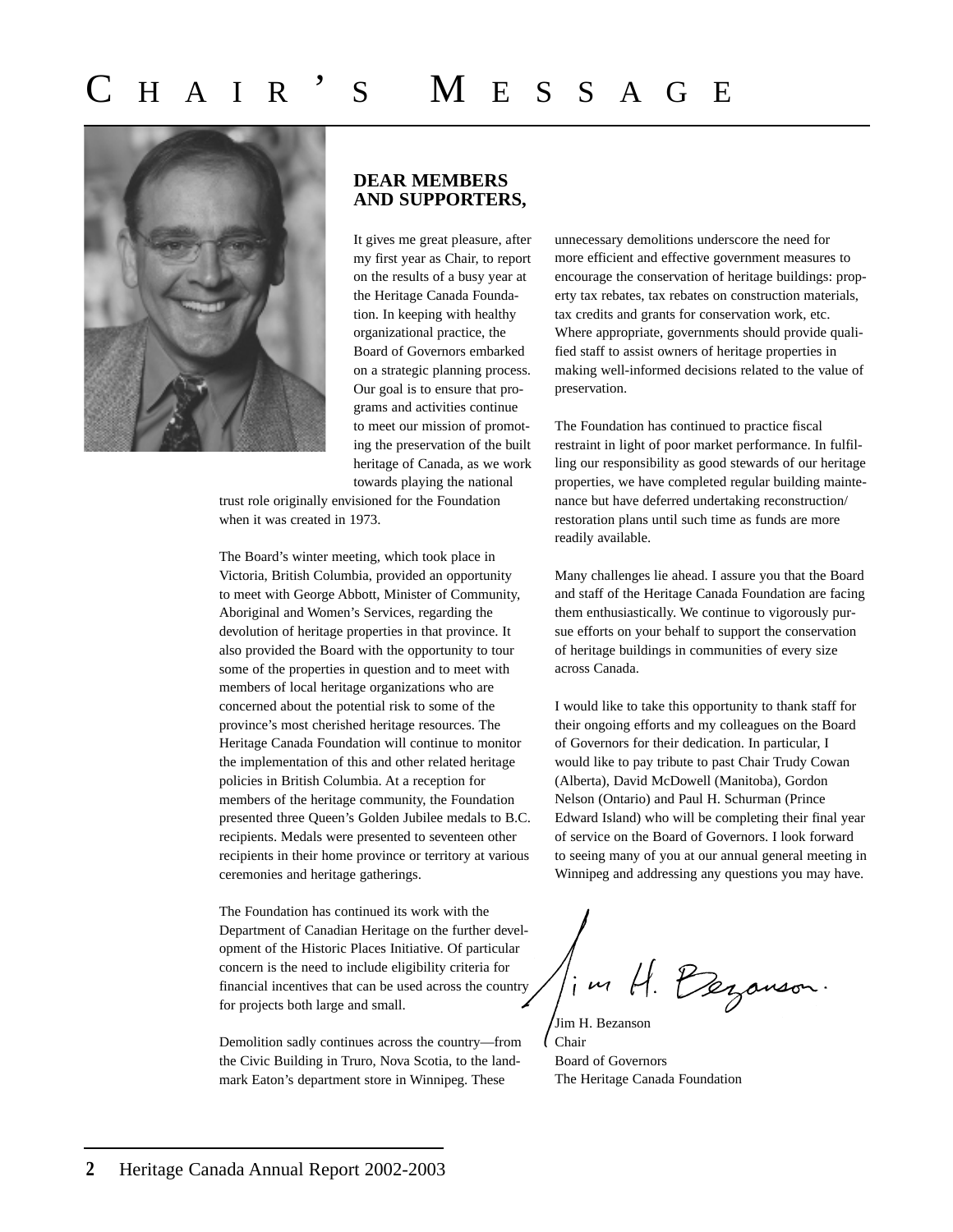# **DEAR MEMBERS,**

Some time ago, the Heritage Canada Foundation took the decision to marry our research and conference activities, and focus them on issues of fundamental importance to the preservation of our built heritage. Last year, our focus was the economics of heritage preservation, an area to which little attention had hitherto been devoted in Canada. This year, we turned to the related field of heritage tourism, a large and growing component of the global tourism market.

In September, we published the latest in our series of research reports, *Built Heritage: Assessing a Tourism Resource*, which we unveiled at our annual conference on that subject, *Discovering Heritage Tourism*, held later that month in Halifax. Early in 2003, we published the proceedings of that conference, and copies of the research report and the conference proceedings are available at no charge from the Foundation offices. We particularly appreciated the support and involvement of the Canadian Tourism Commission and the Tourism Industry Association of Canada in these initiatives, and we look forward to continuing to work with them, and with other interested parties, in developing strategies for giving our heritage buildings and sites a greater profile as tourism resources.

In the autumn of 2002, we launched our new Doors Open Canada program. We had been tracking the Doors Open experience since its origins in Glasgow in 1990, its spread across 44 European countries, and its implantation in Canada, first in Toronto, then, under the aegis of the Ontario Heritage Foundation, in other Ontario communities. We opened the doors of our headquarters building during the last weekend of May 2002, as part of the first Doors Open Ottawa. The Doors Open experience has proven itself to be such a positive and popular one that we decided to work towards making it a truly national event. The goal of our Doors Open Canada initiative is to inspire and assist communities all across Canada as they organize their own Doors Open programs, and our role in that regard will be promotional and informational. As the year progressed, we began developing our new Doors Open Canada Web site, a strategy for promoting the concept, and an information document to help community groups organize their events. Our new Doors Open Canada logo and word

mark were unveiled at our annual conference in Halifax. Over the course of the year, we continued to work with appropriate federal officials on matters associated with the Historic Places Initiative. Central to the success of this major, multi-phase initiative, in the view of the Heritage Canada Foundation, is the creation of tax incentives for heritage preservation. Once again we stressed this in our



annual brief to, and appearance before, the House of Commons Standing Committee on Finance in the course of its pre-Budget hearings. Once again, we received the support of this key committee. Given the progress that has been made on the first phase of the Historic Places Initiative – the development of a national register for heritage properties, national standards and guidelines for heritage conservation, and a certifying function to be played by the Department of Canadian Heritage—we hoped that we would see at least one set of fiscal incentives in the February 2003 federal Budget. Instead, the Budget announced a \$30-million program of direct support, "… a contribution program of \$10 million a year to provide a financial incentive to the private sector to preserve historic places." Initially disappointed, we were assured by federal officials that this is only an interim measure designed to test the three elements of the first phase of the Historic Places Initiative, and is not designed as a substitute for a tax-based set of incentives. The Heritage Canada Foundation will continue to work tirelessly towards the eventual goal of creating tax incentives for heritage preservation in Canada that have proven themselves so effective in other countries.

Brin Anthemy

Brian Anthony Executive Director The Heritage Canada Foundation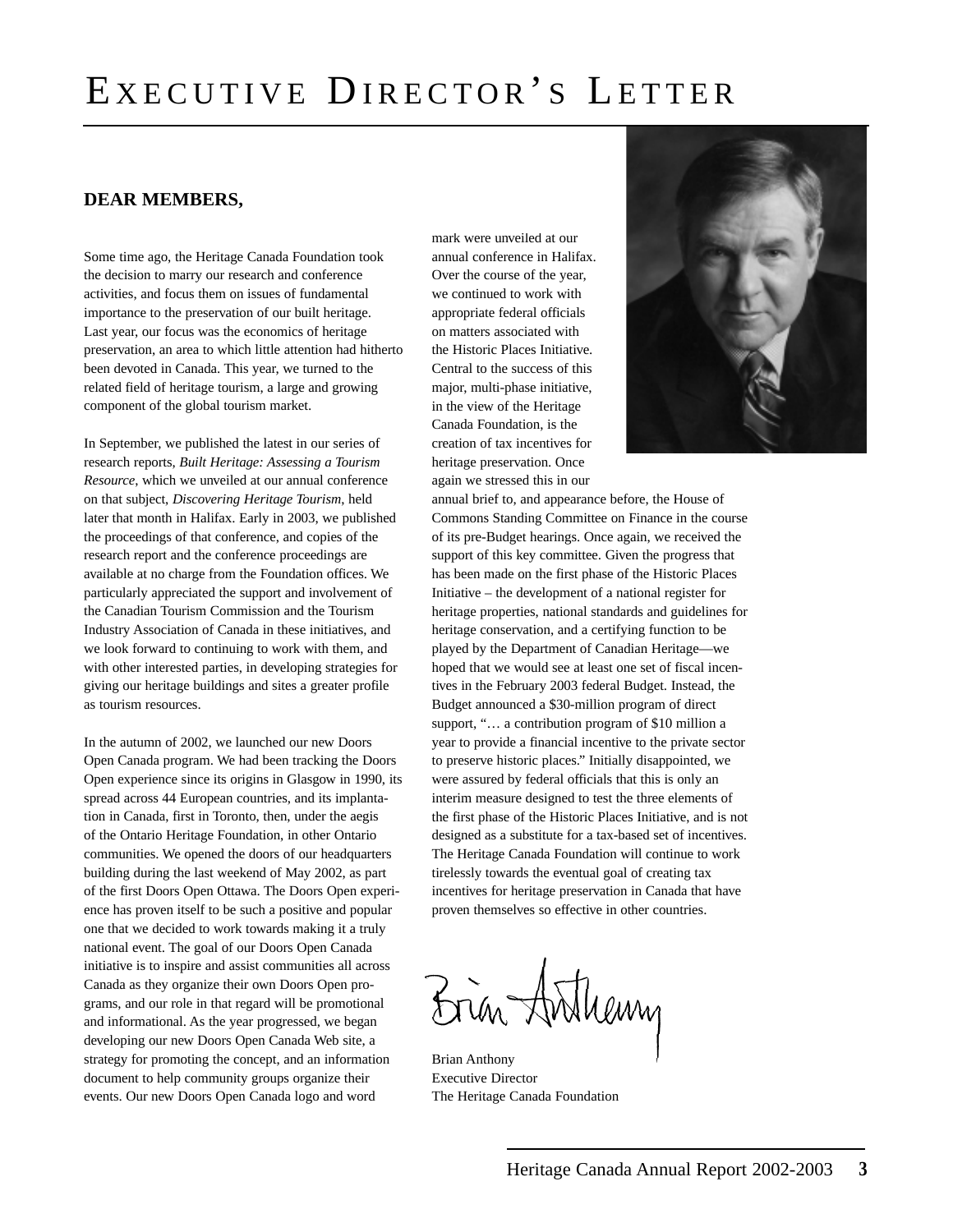The Heritage Canada Foundation continued in 2002- 2003 to develop its programs and public profile. Spring 2003 marked the Foundation's 30th anniversary.

In June 2002, the Heritage Canada Foundation hosted a ceremony to celebrate the official opening of its new and permanent national headquarters at 5 Blackburn Avenue in Ottawa. Speaker of the House of Commons, The Honourable Peter Milliken, as well as other government representatives, and the two granddaughters of First World War flying ace and former resident Billy Bishop, were present.

While the 2003 federal Budget did not include anticipated tax incentives, the commitment of \$10 million a year for the next three years to promote private sector preservation of heritage buildings is an important step.

The Heritage Canada Foundation provided input for the interim report on the Prime Minister's Caucus Task Force on Urban Issues. The report recommended that the federal government provide grants to support the restoration and conversion of heritage properties, and develop mechanisms to encourage redevelopment for both commercial and residential purposes.

The September annual conference, *Discovering Heritage Tourism*, dealt with the important and growing area of heritage tourism: how to market and present tourism while preserving historic places. In keeping with the conference theme, an exhaustive research report, *Built Heritage: Assessing a Tourism Resource*, was published during the summer.

In the autumn of 2002, the Foundation also launched the new Doors Open Canada program to encourage communities all across Canada to make the Doors Open experience a truly national one. As part of its strategy to promote the concept, a new Web site was developed to assist community groups in organizing their events.

In conjunction with Heritage Day 2003, the theme of the Foundation's annual educational package was Canada's civic heritage. *The Heritage of Our Town* edukit was distributed to schools and libraries across Canada, and is now available on the Foundation's Youth Web site.

The Landmark Preservation Program now has six projects under its wing. These include: the deteriorating St. Ninian's Cathedral, Antigonish, N.S.; the firedamaged St. John's Anglican Church, Lunenburg, N.S.; the vacant Wild Goose (Johnson-Palmer) Building, Bathurst, N.B.; the Paterson Grain Elevator at the Inglis Elevators National Historic Site, Inglis, Man.; the abandoned Galop Canal and the north shoreline of the St. Lawrence Seaway project; and St. Brigid's Roman Catholic Church, Ottawa, Ont.

The Heritage Canada Foundation was honoured to contribute to the celebration of the Queen's Golden Jubilee by conferring Commemorative Medals on 20 Canadians for their distinguished work in heritage preservation during Her Majesty's reign.

Veronica Vaillancourt, Director of Communications and esteemed staff member, retired after 16 years with the Foundation.

# **GOVERNMENT RELATIONS AND ADVOCACY**

Throughout the year in review, the Heritage Canada Foundation continued its vital work of getting the heritage preservation message out, both in its relations with governments at all levels, and in the broader context.

The Foundation pursued regular meetings with federal officials concerning the ongoing development of the Historic Places Initiative and related matters, notably the tax treatment of heritage properties and the need for, and role of, a national trust for Canada. In response to a discussion paper— "Towards a New Act: Protecting Canada's Historic Places" —issued by the Department of Canadian Heritage late in 2002, Heritage Canada submitted a brief in March 2003, and gave that brief widespread distribution to provincial and territorial ministers responsible for heritage, and to the mayors of key municipalities. The Foundation also submitted a brief to the House of Commons Standing Committee on Finance and appeared before the Committee during its pre-Budget consultations. In its November 2002 report to the federal Minister of Finance, the Committee once again expressed strong support for the Heritage Canada Foundation agenda.

In the course of the year, the Foundation carried on its work of trying to save heritage properties from demolition. In concert with provincial and territorial heritage organizations and local groups, the Foundation provid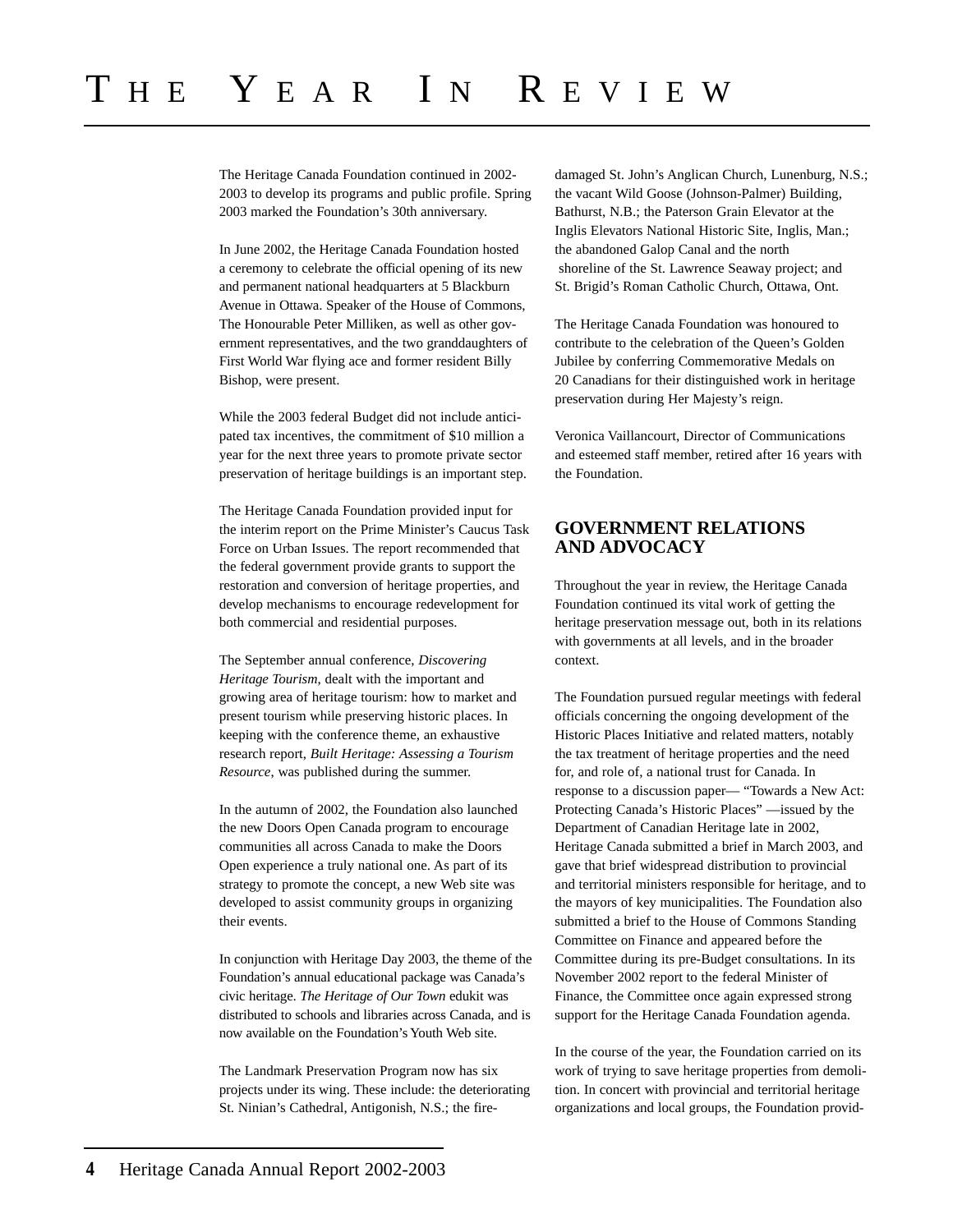ed information, advice and support, intervening where appropriate in order to avert the loss of heritage buildings. The Civic Building in Truro, Nova Scotia demolished by the local government in spite of an outpouring of concern from the local community, from the provincial heritage organization and the Foundation was a senseless and needless loss. The Old Sacred Heart Convent in Bathurst, N.B., was summarily demolished for a parking lot! Bathurst City Council gave its approval even though its own heritage committee was looking for ways to save the 19th-century stone building. In spite of urgings from the Foundation and a private offer to buy and restore St. Mary's School in Calgary, the 1909 building was torn down. In the Yukon, while the Old Territorial Administration Building in Dawson City was designated as a national historic site, Whitehorse's historic 1903 Sewell House was accidentally bulldozed, and the future of its White Pass and Yukon Route Train Shed remains uncertain.

## **COMMUNICATIONS**

#### **Magazine**

In 2002-2003, Carolyn Quinn took over as editor of *Heritage* when Veronica Vaillancourt retired. During the year, the quarterly featured articles on The Papineau Funeral Chapel and the Montebello Manor House of Louis-Joseph Papineau (Spring 2002), two Nova Scotian cultural landscapes: a Yarmouth cemetery and a Truro park, as well as Acadian architecture at Port-Royal (Summer 2002). The Doors Open Canada program in Canada and Halifax's Georgian architecture were highlighted in the Fall 2002 issue, while the heritage of our civic buildings from both a historic and modern context was detailed in the Winter 2003 issue.

#### **Other publications**

A research report was produced as part of the Foundation's fundamental interest in the field of heritage tourism. The report, entitled *Built Heritage: Assessing a Tourism Resource,* was intended to assist in developing strategies that would give Canada's heritage buildings and sites a greater profile as tourism resources.

The complete proceedings from the September 2002 annual conference, *Discovering Heritage Tourism*,

were published with the support and involvement of the Canadian Tourism Commission and the Tourism Industry Association of Canada.

The Teacher's Guide, *Heritage 2003: The Heritage of Our Town*, was published as part of the Heritage Day Program.

The bi-weekly Media Review, now available in electronic format only, has more than doubled its subscriptions over the past year.

#### **Web site**

From April 2002 to March 2003, the average number of monthly visits to the Heritage Canada Web site was 6,953, up 2,500 from the previous year. The highest number for any month was recorded in February (8,784), followed by March (8,062) and April (7,982). The Links page was the most commonly visited, followed by the main Magazine page, What's New and Featured Building pages.

New features to the site include links to the new Doors Open Canada Web site, the updated Heritage 2003 Youth site, and the means to register for a Heritage Canada Mosaik MasterCard.

## **PROGRAMS**

#### **Heritage Day**

Each year the Heritage Canada Foundation undertakes a national educational campaign to make Canadians, especially students, aware of the architectural heritage and historic places of Canada. The program focuses attention on a significant heritage theme that is illustrated on a bilingual poster and in a companion Teacher's Guide. For Heritage Day 2003, the Foundation published *Heritage 2003: The Heritage of Our Town*, which showcases Canada's civic heritage: city halls, libraries, courthouses, exhibition buildings and community arenas. On Heritage Day 2003, "The Heritage of Our Town" poster and companion 22-page guide for teachers, youth leaders and heritage groups were publicly launched. Approximately 44,000 posters and 34,000 guides were distributed to seven provincial ministries of education, school libraries, heritage organizations, museums, and the Scouts and Guides and other youth clubs.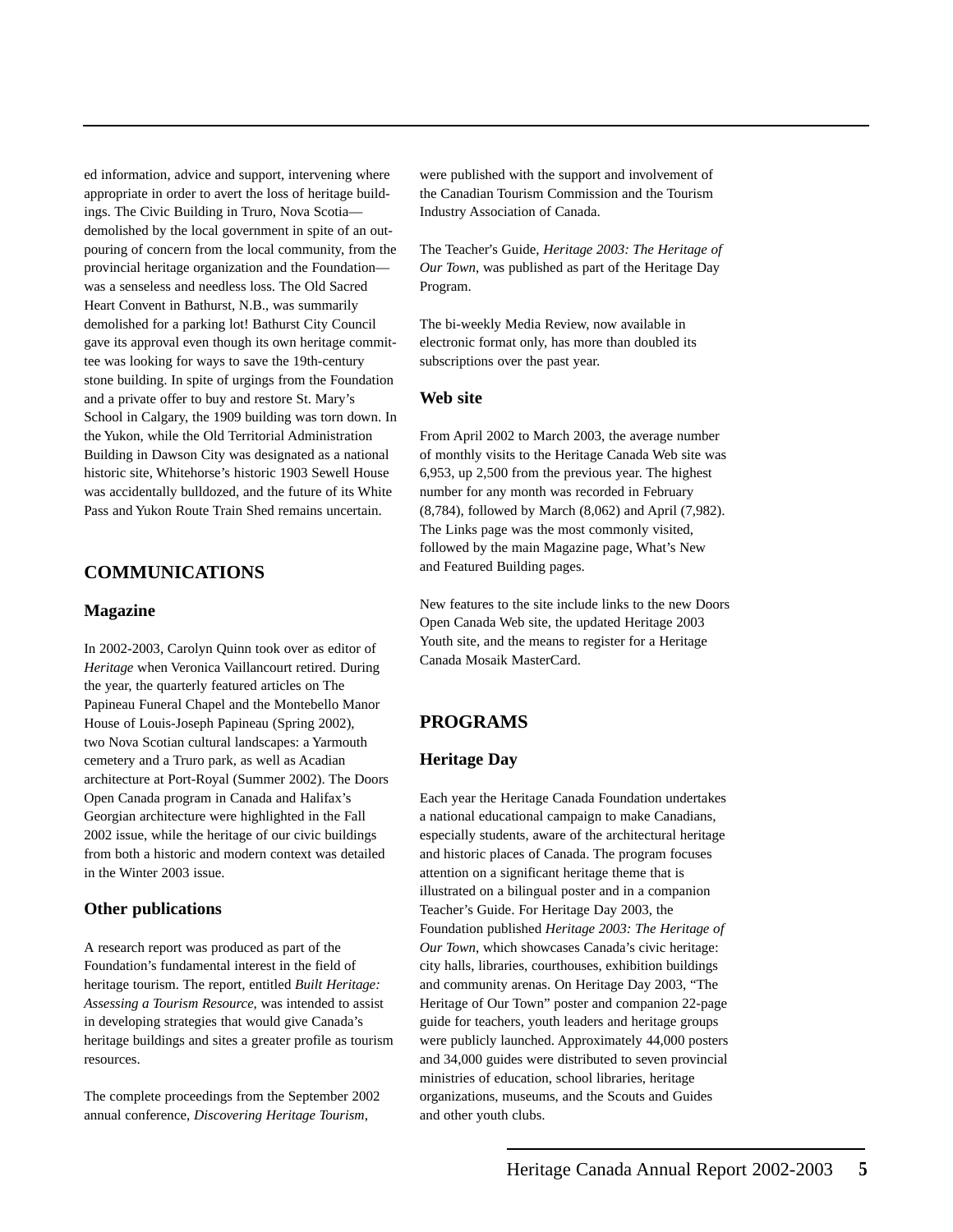The Heritage Day education theme is adopted and promoted by communities across Canada. Heritage Day 2003 received media coverage from more than 30 newspapers across the country, and many local heritage organizations and museums celebrated with various heritage activities.

As well, the Youth Web page was updated with the *Heritage 2003: The Heritage of Our Town* photos and text.

### **Awards**

The purpose of the Heritage Canada Foundation Awards Program is to recognize and celebrate excellence in the heritage preservation field as demonstrated by individuals and groups, through achievements or projects consistent with Heritage Canada's mission, philosophy and guiding principles.

The City of Saint John, New Brunswick, was selected for the prestigious 2002 Prince of Wales Prize. As Canada's oldest incorporated city (1785), Saint John has the most intact collection of 19th-century commercial architecture in the country. During the past 20 years, the City has persisted in developing effective heritage policies and programs, which has earned it the reputation as a "pioneer in heritage recognition and preservation".

Dr. Michael McMordie, Director of the Environmental and Resources Program at the University of Calgary, received the Gabrielle Léger Award. Dr. McMordie has been a Board member and Past President of the Society for the Study of Architecture in Canada and was one of the founders of the Canadian Architectural Archives. Since 1998, he has served as President of the Calgary Civic Trust.

The Heritage Trust of Nova Scotia was the recipient of the Lieutenant Governor's Award for its remarkable record in public education and advocacy—"balancing both in an exemplary manner."

The Heritage Canada Foundation joined the Pier 21 Society of Halifax, Nova Scotia, in honouring Dr. Ruth M. Goldbloom, O.C., with an Achievement Award for her significant contribution to the preservation of the Pier 21 National Historic Site.

## **Young Canada Works**

During the summer of 2002, the Heritage Canada Foundation administered contributions under the Young Canada Works in Heritage Institutions (YCW) program for the sixth year. The Foundation approved 87 YCW summer jobs in the heritage sector, 44 of which were projects from the previous summer. The Foundation delivered approximately \$250,000 in funding. Part of Canada's Youth Employment Strategy, the YCW program is funded by the Department of Canadian Heritage.

Heritage Canada staff continued to place its priority on being accessible to employers and students and providing professional guidance. Some of the projects monitored through on-site visits included Winnipeg's Living Prairie Museum, Montréal's Black Watch of Canada Foundation, Morrisburg's St. Lawrence Parks Commission and Port Alberni's McLean Mill National Historic Site.

The Young Canada Works projects yielded a number of success stories, from employers and students alike. Many employers indicated that without the support of the YCW program, they would not have been able to create the student positions and complete important projects. Peter Haughn, Deputy Manager for the Town of Lunenburg, N.S., wrote: "The program is a big benefit to the student and our community. The student was fantastic and has learned a lot. We are especially pleased with the guidance that the Heritage Canada Foundation provided to us throughout the summer."

## **Outreach**

Discovering Heritage Tourism was the theme of the annual conference held last September in Halifax. Delegates were given the opportunity to experience for themselves some Maritime tourist sites, and learn about the new trends and issues in marketing and presenting heritage tourism. Cultural tourism accounts for 43% of the tourism market in Canada and is still growing. Conference presenters included representatives of the Canadian Tourism Commission, Parks Canada, the U.S. National Trust for Historic Preservation, the Lighthouse Product Club in the Maritimes, the Canadian Cultural Landscapes tour company and l'Association des plus beaux villages du Québec.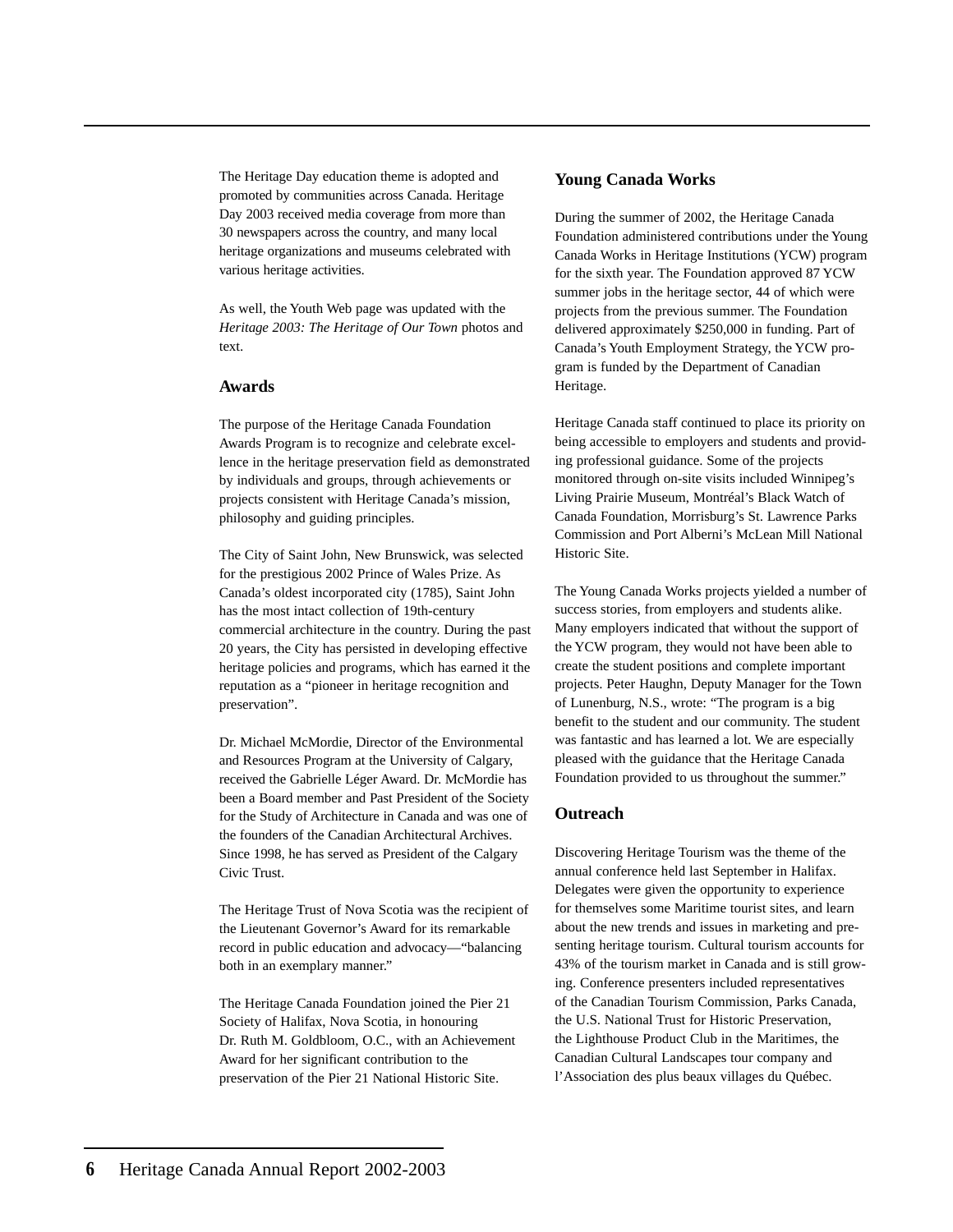Through this outreach program, staff members participate in conferences, workshops and other events, presenting papers, consulting, and providing support and/or intervention on endangered heritage places. Over the course of the review year, staff exhibited and/or presented papers at two major venues: the Canadian Real Estate Association and Construct Canada. With more than 900 exhibits and 20,000 visitors, Construct Canada is the country's largest trade show for architects, engineers, contractors and developers. The Foundation also participated on its panel: "The Great Heritage Oxymoron: Quality Heritage Restoration Projects and Financial Viability." As well, staff participated in the conferences of the fondation Rues principales, the Canadian College of Teachers and the Quebec Anglophone Heritage Network. A number of heritage papers were also presented to local and provincial organizations.

In May 2003, the Executive Director of the Foundation was invited to attend the first-ever North American Forum on heritage preservation. Organized by the U.S. National Trust for Historic Preservation, the two-day forum in Washington, D.C., included representatives from Heritage Canada, the National Trust for Historic Preservation, US-ICOMOS, and the National Institute for Anthropology and History of Mexico.

## **COMMUNITY HERITAGE DEVELOPMENT**

In the autumn of 2002, the Heritage Canada Foundation unveiled its new Doors Open Canada initiative. Designed to increase public appreciation of the local architectural environment and public support for heritage preservation, Doors Open programs are community-based activities providing free public access to buildings of architectural and historic significance which are not normally open to the public. The Foundation's primary role will be promotional and informational. A Doors Open Canada logo and word mark were unveiled at the Foundation's annual conference in Halifax in September 2002, and the first stages of the Doors Open Canada Web site were launched. Work also began on the material designed to help community groups to develop their own events.

During the program year 2002-2003, work began on identifying the best community practices in the field of heritage preservation with a view to publishing a handbook for use by local governments and local heritage groups. The Foundation also began laying the groundwork for another publication or publications for use at the local level, featuring such matters as the economic case for heritage preservation; heritage tourism; heritage preservation in the environmental or "smart growth" and sustainable community; and local advocacy.

The fondation Rues principales, a subsidiary of the Heritage Canada Foundation, delivered Main Street services to nine municipalities: eight in Quebec and one (Dieppe) in New Brunswick. There are currently 40 municipalities participating in three-year projects (www. fondationruesprincipales.qc.ca).

# **PROPERTY**

The Foundation continued providing its support for five historic properties: the 1817 Runciman House in Annapolis Royal, N.S.; the 1851 Papineau Chapel in Montebello, Que.; the 1837-38 Myrtleville House in Brantford, Ont.; and the 1670 offices of the fondation Rues principales at 11, rue l'Ancien-Chantier in Québec City. As well, the Heritage Canada Foundation owns the 1906 heritage building at 5 Blackburn Avenue in Ottawa, where it is now permanently headquartered.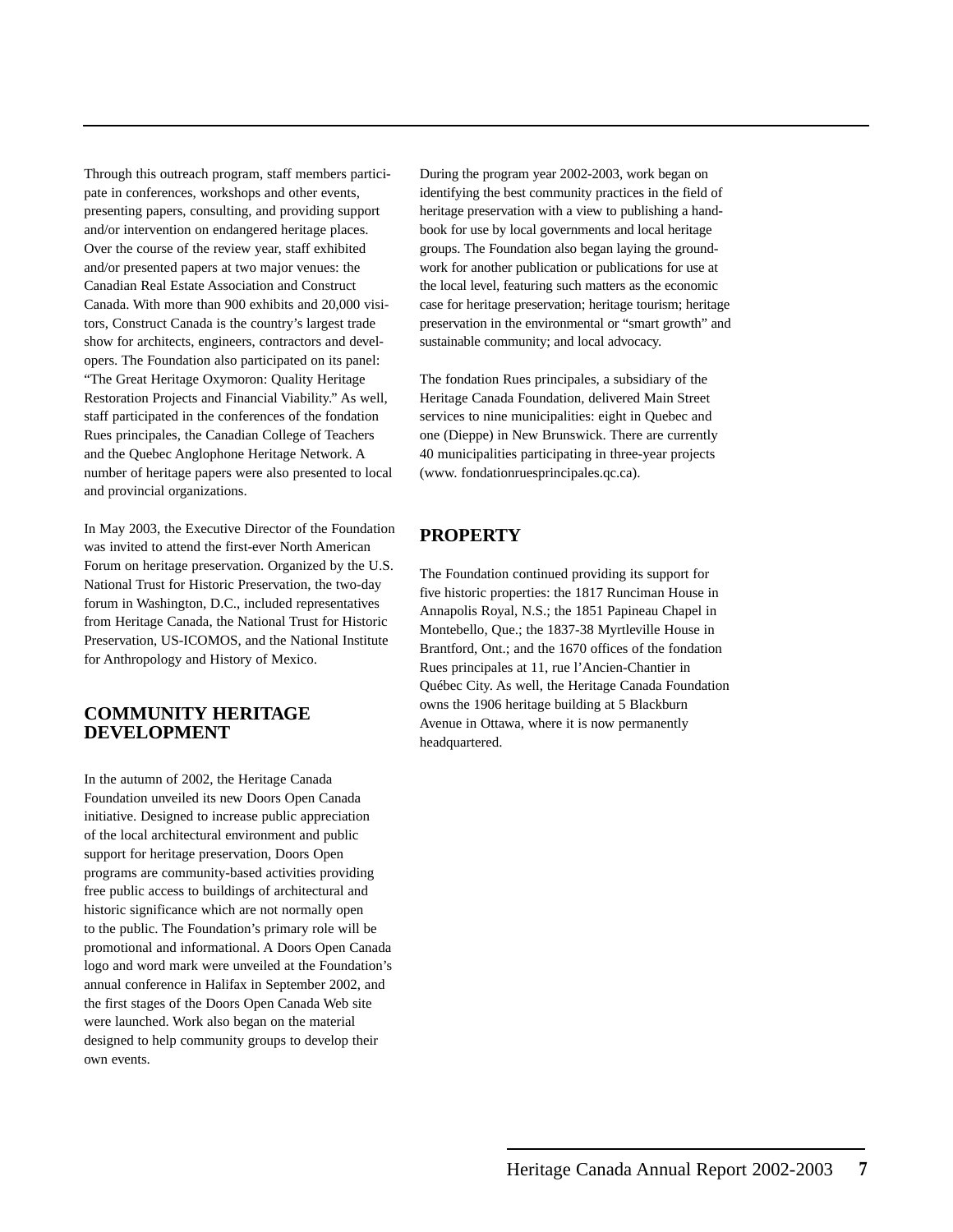## **THE HERITAGE CANADA FOUNDATION CONDENSED CONSOLIDATED BALANCE SHEET**

as at March 31, 2003

(In thousands of dollars)

|                                                                                  | 2003                               | 2002                                          |
|----------------------------------------------------------------------------------|------------------------------------|-----------------------------------------------|
| <b>ASSETS</b><br>Current<br>Investments<br>Capital assets<br>Heritage properties | \$<br>677<br>16,179<br>61<br>1,267 | $\mathcal{S}$<br>511<br>20,773<br>57<br>1,267 |
|                                                                                  | \$<br>18,184                       | \$<br>22,608                                  |
|                                                                                  |                                    |                                               |
| <b>LIABILITIES</b><br>Current<br>Mortgage payable                                | 237<br>26<br>263                   | 203<br>35<br>238                              |
|                                                                                  |                                    |                                               |
| <b>NET ASSETS</b><br>Endowment<br>Non-endowment                                  | 16,180<br>1,741                    | 16,180<br>6,190                               |
|                                                                                  | 17,921                             | 22,370                                        |
|                                                                                  | \$<br>18,184                       | \$<br>22,608                                  |

#### **Auditor's Report On Summarized Financial Statements**

To the members of the Heritage Canada Foundation:

The accompanying summarized balance sheet and statement of income are derived from the complete financial statements of the Heritage Canada Foundation as at March 31, 2003 and for the year then ended on which we expressed an opinion without reservation in our report dated May 8, 2003. The fair summarization of the complete financial statements is the responsibility of management. Our responsibility, in accordance with the applicable Assurance Guideline of the Canadian Institute of Chartered Accountants, is to report on the summarized financial statements.

In our opinion, the accompanying financial statements fairly summarize, in all material respects, the related complete financial statements in accordance with the criteria described in the Guideline referred to above.

These summarized financial statements do not contain all the disclosures required by Canadian generally accepted accounting principles. Readers are cautioned that these statements may not be appropriate for their purposes. For more information on the entity's financial position, results of operations and cash flows, reference should be made to the related complete financial statements.

Ottawa, Canada

Defecte & Touche LLP

May 8, 2003 Chartered Accountants

#### **Management Comments On The Financial Statements**

The continuing impact of terrorism, war and accounting scandal has further depressed the markets around the world and our diversified portfolio of investments suffered along with most other investment funds. The markets were beginning to rebound by year-end but we were obliged to write down our investments by another \$3,000,000. **Revenues**

Our operating revenues were up again this year, largely fuelled by the revenue generated by our subsidiary, Rues principales.

**Expenses**

We tried to hold our operating expenses in check while waiting for the market to recover. We did produce a well-received research paper in support of our conference theme of Heritage Tourism and continued to work with the Department of Canadian Heritage on the Historic Places Initiative.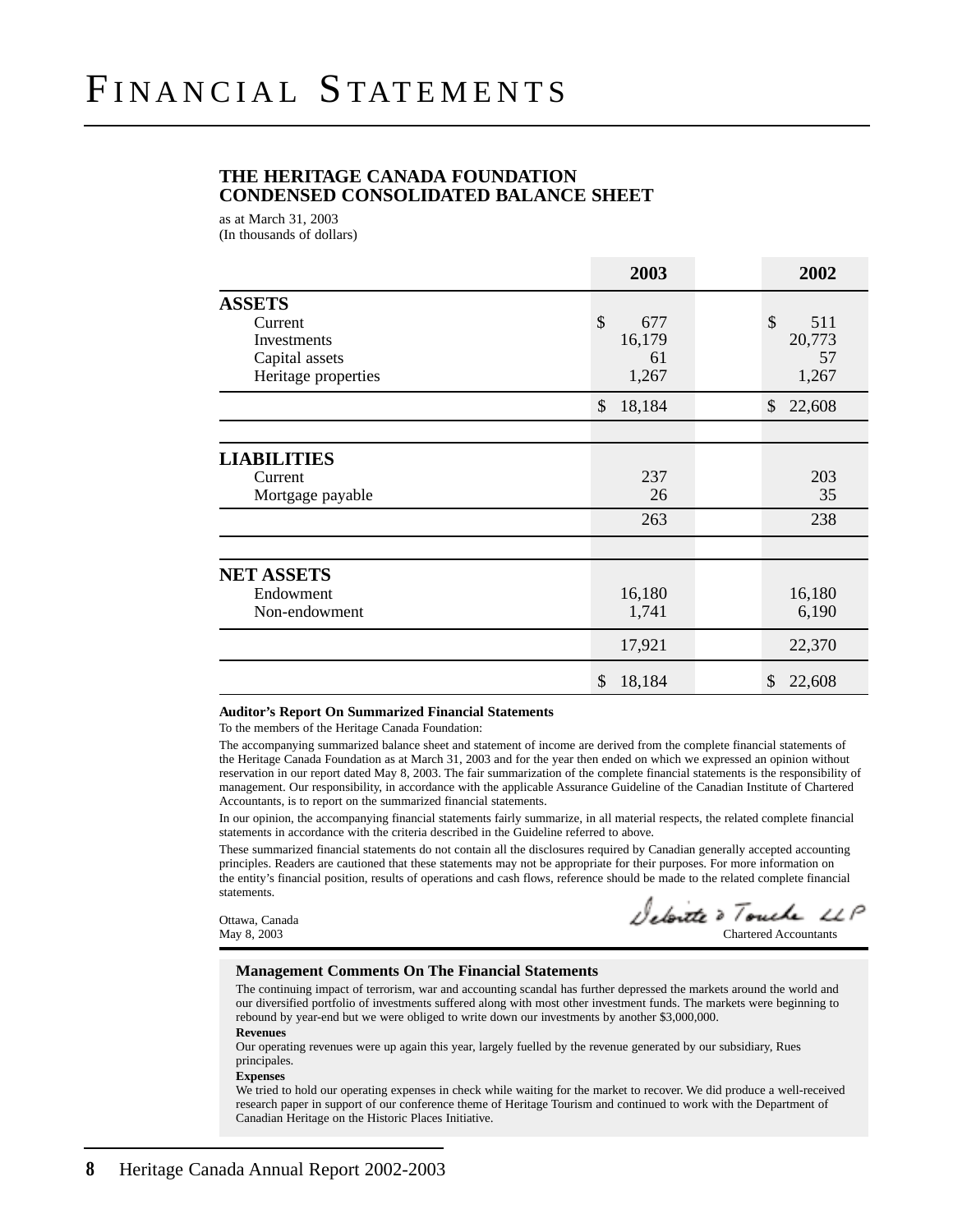# **THE HERITAGE CANADA FOUNDATION CONDENSED CONSOLIDATED STATEMENT OF REVENUE, EXPENSES AND NET ASSETS**

year ended March 31, 2003 (In thousands of dollars)

|                                                                                                                                                                                               | 2003                                               | 2002                                               |
|-----------------------------------------------------------------------------------------------------------------------------------------------------------------------------------------------|----------------------------------------------------|----------------------------------------------------|
| <b>REVENUE</b><br>Operations<br>Contracts<br><b>YCW</b> contribution<br>Memberships<br>Conferences and symposiums<br>Grants                                                                   | \$<br>593<br>250<br>78<br>47<br>81                 | \$<br>484<br>255<br>76<br>46<br>92                 |
| Property<br>Donations and bequests<br>Publications<br>Other                                                                                                                                   | 18<br>7<br>1<br>5                                  | 18<br>14<br>$\overline{c}$<br>5                    |
| Investment (Loss)                                                                                                                                                                             | 1,080<br>(2,961)                                   | 992<br>825                                         |
| Total revenue                                                                                                                                                                                 | (1,881)                                            | 1,817                                              |
| <b>EXPENSES</b><br>Community heritage development and networking<br>Management and administration<br><b>YCW</b><br>Policy and programs<br>Publications<br>Property<br>Board<br>Communications | 830<br>767<br>250<br>217<br>187<br>157<br>86<br>74 | 834<br>767<br>255<br>227<br>159<br>118<br>94<br>32 |
| Total expenses                                                                                                                                                                                | 2,568                                              | 2,486                                              |
| Excess (Deficiency) of revenue over expenses                                                                                                                                                  | (4, 449)                                           | (669)                                              |
| <b>NET ASSETS</b><br>Non-endowment, beginning of year                                                                                                                                         | 6,190                                              | 6,859                                              |
| Non-endowment, end of year<br>Endowment                                                                                                                                                       | 1,741<br>16,180                                    | 6,190<br>16,180                                    |
| Total net assets                                                                                                                                                                              | \$<br>17,921                                       | \$<br>22,370                                       |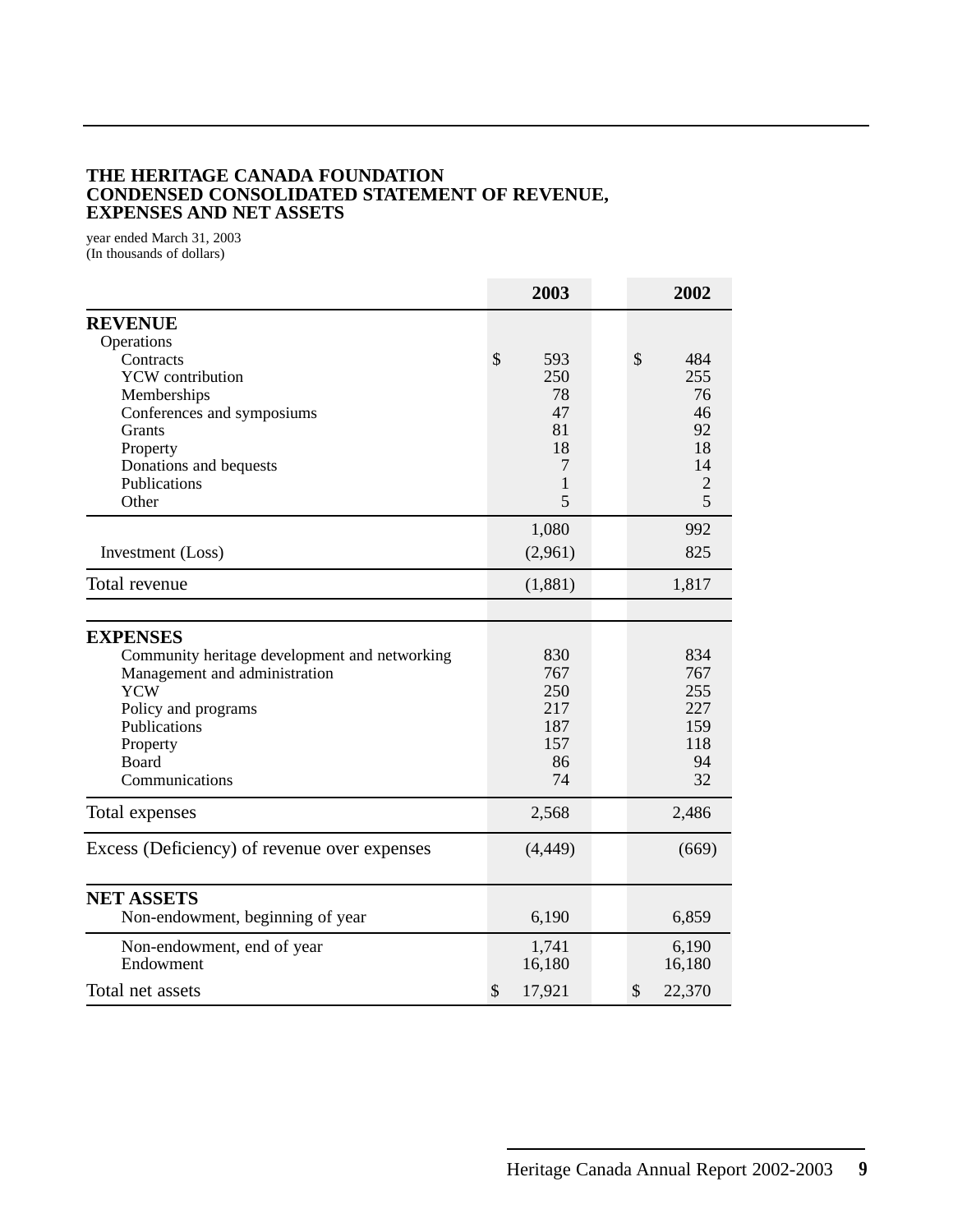The Heritage Canada Foundation (Heritage Canada) is a national, membership-based organization and a registered charity (#11923 7477 RR0001). It was incorporated in 1973 by the federal government as a nongovernmental organization to encourage the protection and promotion of the built, natural, historic and scenic heritage of Canada.

**Governance:** Heritage Canada's Board of Governors consists of 12 members, representing the provinces and territories, elected by Heritage Canada's members.

**Programs:** Heritage Canada has two principal programming activities: communications and demonstration programs.

## **COMMUNICATIONS PROGRAM**

**Publications:** *Heritage* magazine, published quarterly; *Annual Report*; the research report, *Built heritage: Assessing a Tourism Resource*; and proceedings from the annual conference, *Discovering Heritage Tourism*.

**Web site:** The foundation's bilingual Web site at www.heritagecanada.org provides up-to-date information in several sections: What's New, Featured Buildings, press releases and a biweekly Media Review. The site also features the entire listing of the Heritage Directory. New features to the site include links to the new Doors Open Canada Web site (www.DoorsOpenCanada.org); the updated Heritage 2003 Youth site; and the ability to register for a Heritage Canada Mosaik MasterCard.

**Advocacy:** We work with government at all levels to improve heritage programs, policies and legislation. We support the preservation and careful stewardship of heritage buildings and historic landscapes.

**Annual Conference:** Each year, we hold an annual conference to present and debate issues central to the preservation of Canada's heritage places.

**Awards:** Prince of Wales Prize, Gabrielle Léger Award, Lieutenant Governor's Award, Achievement Awards, Journalism Prize and Corporate Prize.

**Heritage Day:** We encourage all Canadians to celebrate Canada's heritage on the third Monday in February. Each year, we produce a Heritage Day poster on a theme reflecting the richness of Canada's built heritage. We also produce a Teacher's Guide for use by schools and youth organizations throughout the year.

#### **DEMONSTRATION PROGRAMS**

**Property:** We are custodians of five properties: the Runciman House in Annapolis Royal, Nova Scotia (1817), the fondation Rues principales premises in Québec City (1670), the Papineau Chapel in Montebello, Quebec (1851), the Myrtleville House Museum in Brantford, Ontario (1837), and the Heritage Canada Foundation headquarters in Ottawa, Ontario (1906).

**Young Canada Works:** We administer federal grants to assist nonprofit organizations and agencies in hiring young people to gain experience in the various aspects of heritage preservation.

**Community Heritage Development:** We work with municipalities to recognize and use heritage properties and amenities for the benefit of the community and visitors.

**Research And Development:** We investigate current trends and emerging issues and communicate our findings.



**National Headquarters:** 5 Blackburn Avenue, Ottawa, Ontario K1N 8A2

**Phone:** (613) 237-1066 **Fax:** (613) 237-5987 **E-mail:** heritagecanada@heritagecanada.org **Web site:** www.heritagecanada.org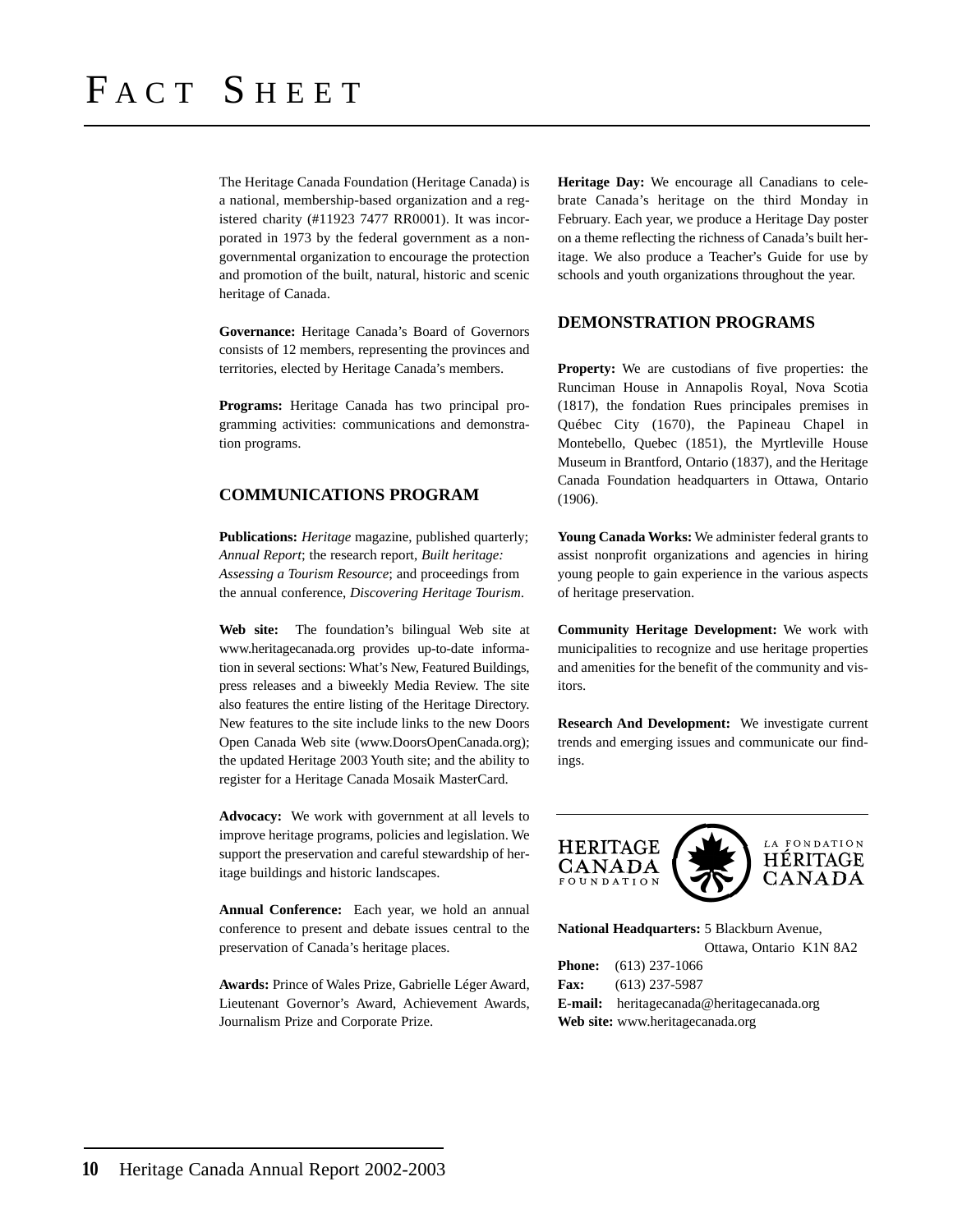# THE HERITAGE CANADA FOUNDATION



A NNUAL REPORT 2002 - 2003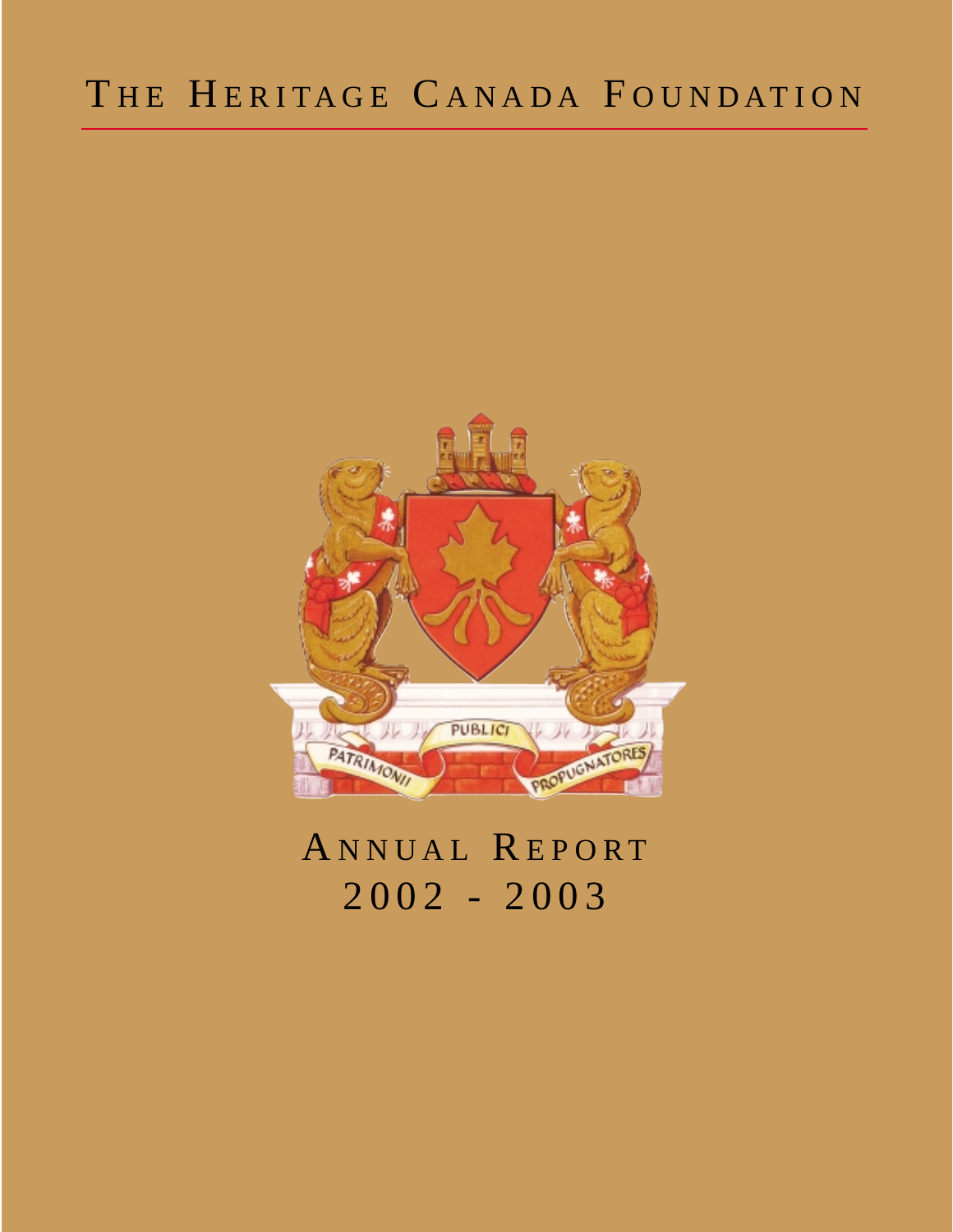Cover: The Coat of Arms of the Heritage Canada Foundation

The emblem of Heritage Canada, a maple leaf and keys on the shield, is surmounted by a three-turreted fort, a symbol of our built heritage. Supporting the shield are two beavers, symbols of perseverance and recognized as symbols of Canada for many generations.

The Latin motto, *Patrimonii publici propugnatores*, translates as "champions of our heritage" and alludes to the mission of the Heritage Canada Foundation in protecting and promoting heritage buildings and places for the benefit of all Canadians.